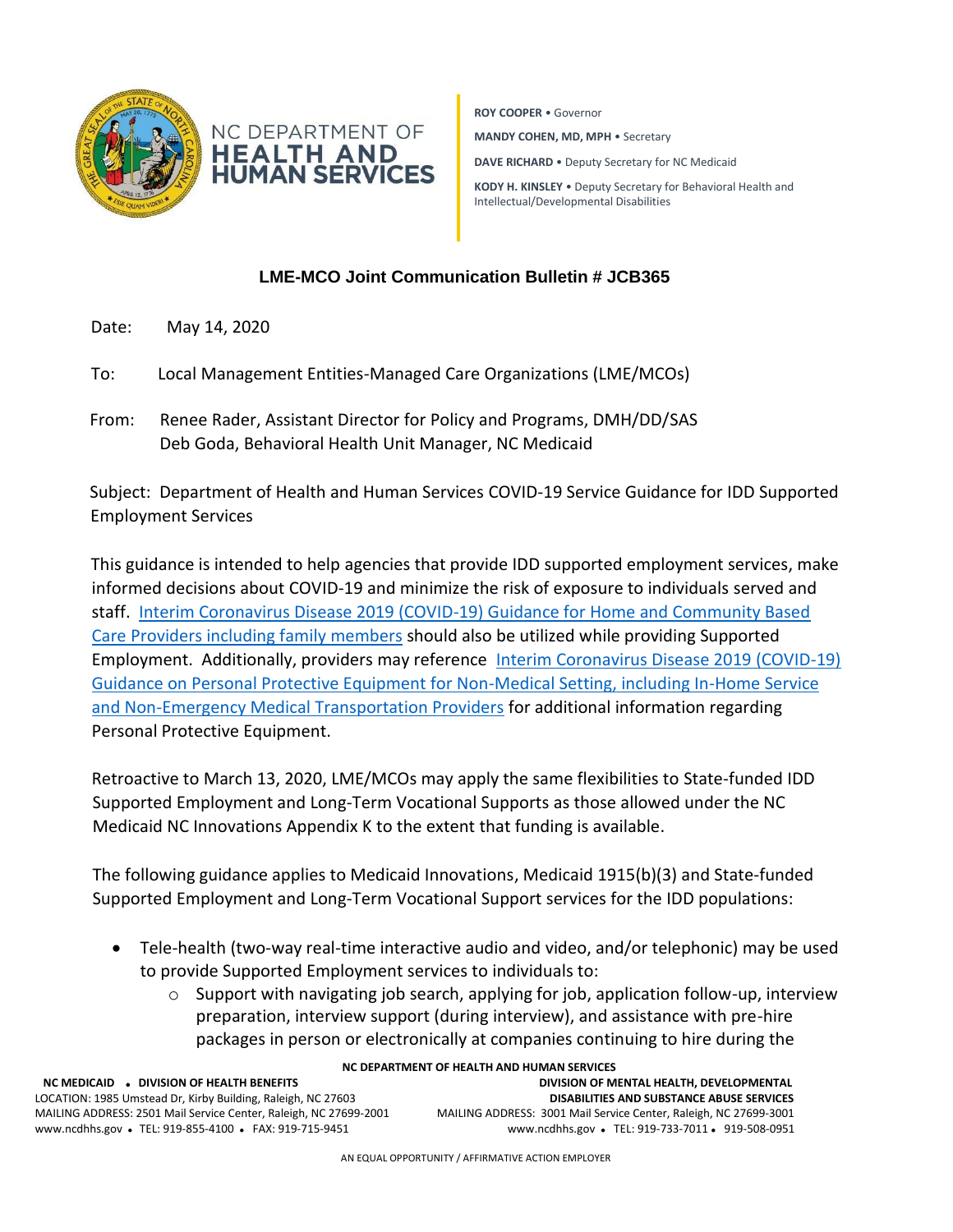COVID-19 pandemic. Consideration should be taken regarding accessing the employment site and the individual's capacity to work independently. If short-term or long-term onsite support is needed, consideration should be made prior to supporting the individual with obtaining employment and further discussed with the individual and the person-centered planning team.

- o Support can be provided in person or live two-way real-time interactive audio and visual interface, as deemed clinically appropriate and effective for the individual served. If in person services are not clinically appropriate or the individual refuses, attempts should be made to engage the individual in live two-way real-time interactive audio and visual interface. The following activities may be done via telehealth:
	- Support the individual to learn new job duties, monitor progress, and gain employer feedback on work performance.
	- Support the individual with communicating with current employer regarding working status.
	- Support to train on social distancing practices of the employer site and workplace safety related to COVID-19.
	- Support to apply for unemployment benefits as deemed appropriate for the individual served.
	- Support with fulfilling everyday service delivery functions related to their current place of employment.
	- Support the individual to enroll in classes or training programs that align with their employment/Career Profile goals.
	- Support the individual to link to resources that either help the individual stay employed or help the individual work towards employment/education goals.
	- Support the individual with finding the job, talking with the employer or preparing employee checklist for the individual, as well as recording verbal prompting instructions or videos for the individual served.

Supported employment services may be provided by the residential service provider.

Additional hours for supported employment will require prior authorization.

Information regarding Medicaid flexibilities, including Innovations Waiver and the TBI Waiver flexibilities, can be found at the following link:

[https://medicaid.ncdhhs.gov/about-us/coronavirus-disease-2019-covid-19-and-nc](https://medicaid.ncdhhs.gov/about-us/coronavirus-disease-2019-covid-19-and-nc-medicaid/covid-19-policy-flexibilities)[medicaid/covid-19-policy-flexibilities](https://medicaid.ncdhhs.gov/about-us/coronavirus-disease-2019-covid-19-and-nc-medicaid/covid-19-policy-flexibilities)

If you have any questions, please contact LaToya Chancey at [latoya.chancey@dhhs.nc.gov](mailto:latoya.chancey@dhhs.nc.gov) or Kenneth Bausell at [kenneth.bausell@dhhs.nc.gov](mailto:kenneth.bausell@dhhs.nc.gov) .

## **NC DEPARTMENT OF HEALTH AND HUMAN SERVICES**

www.ncdhhs.gov • TEL: 919-855-4100 • FAX: 919-715-9451

 **NC MEDICAID** ⚫ **DIVISION OF HEALTH BENEFITS DIVISION OF MENTAL HEALTH, DEVELOPMENTAL**  LOCATION: 1985 Umstead Dr, Kirby Building, Raleigh, NC 27603 **DISABILITIES AND SUBSTANCE ABUSE SERVICES** MAILING ADDRESS: 2501 Mail Service Center, Raleigh, NC 27699-2001 MAILING ADDRESS: 3001 Mail Service Center, Raleigh, NC 27699-3001